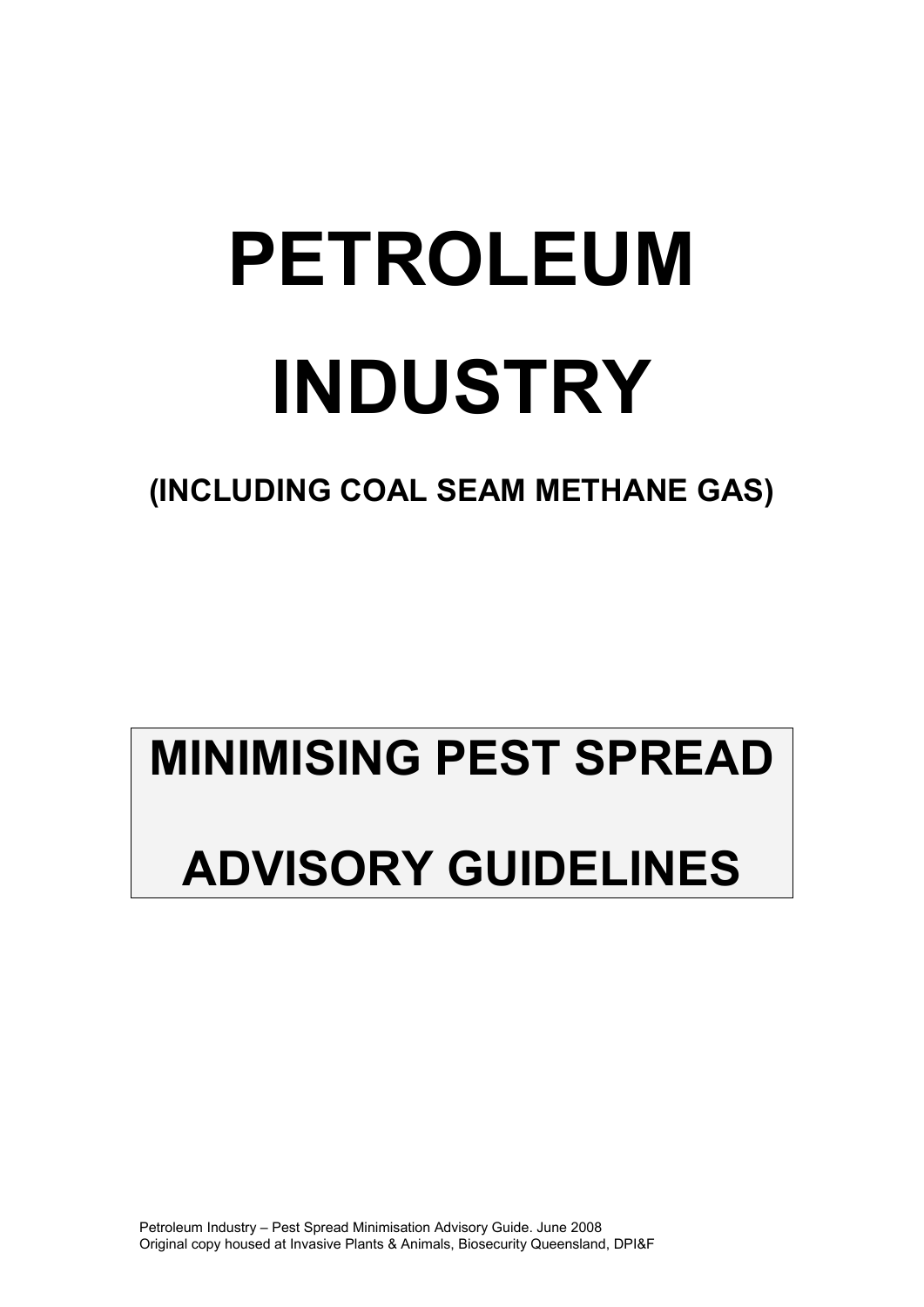# **Contents**

| Monitoring and reviewing effectiveness of actions  7 |  |
|------------------------------------------------------|--|

# **Appendices**

| E - Queensland Herbarium Procedure for Collection of plants for identification |  |
|--------------------------------------------------------------------------------|--|
|                                                                                |  |
|                                                                                |  |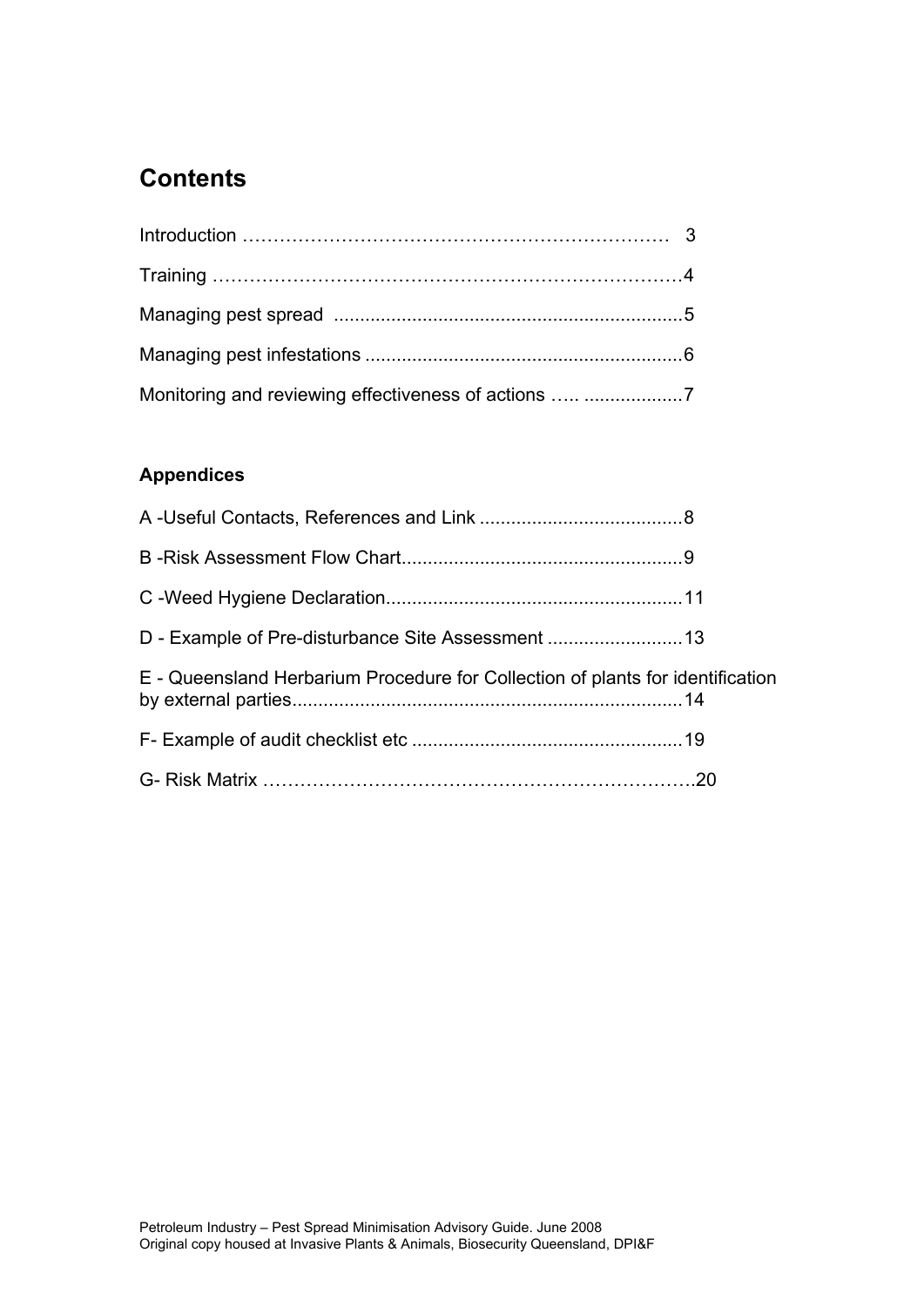# **Introduction**

This advisory guideline was developed to enable the petroleum industry, which includes coal seam methane developers, to show leadership in the area of environmental management.

The aim of this guideline is to assist individual petroleum operators to develop systems which will enable them to meet legislative requirements and best practice in minimising the spread of pests (principally weeds and insects) in areas where their activities occur. This guideline provides processes which companies may utilise in order to meet their pest management requirements under the Code of Environmental Compliance for Petroleum Exploration and Production.

This advisory guideline has been developed in consultation with various stakeholders including:

- Biosecurity Queensland, Department of Primary Industries and Fisheries (DPI&F)
- Local government
- Industry representatives
- Queensland Murray Darling Committee
- Australian Petroleum Production and Exploration Association (APPEA).

This document has received endorsement from the Australian Petroleum Production and Exploration Association (APPEA).

*"I commend these new guidelines to you for your consideration in developing your own pest management strategies"*

> **Mark McCallum, Director Industry Operations APPEA**

The quideline covers the following key areas:

- 1. Training
- 2. Managing pest spread
- 3. Managing pest infestations
- 4. Reviewing and Monitoring effectiveness of actions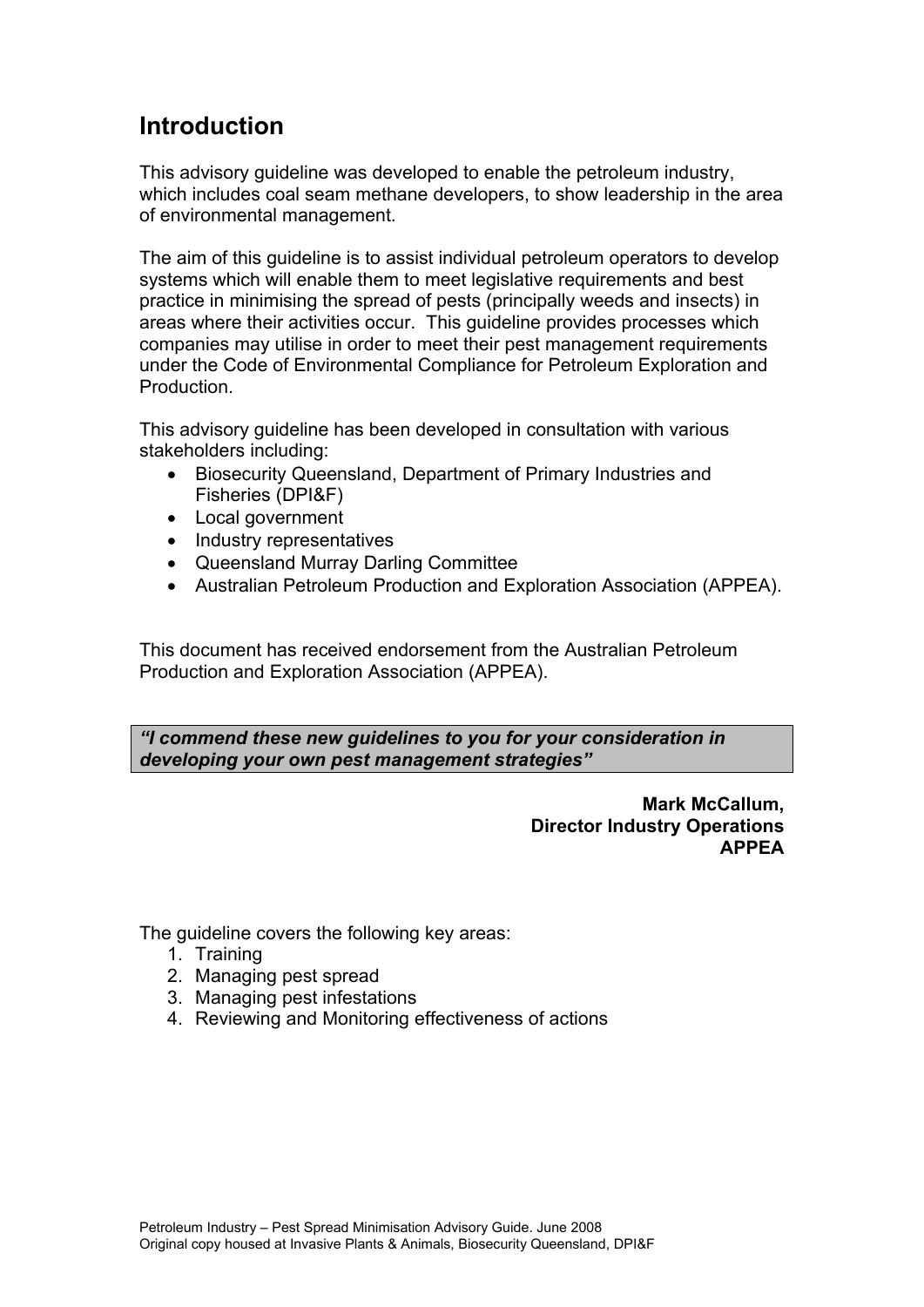#### **1. TRAINING**

Individual companies should endeavour to provide training, if not to all employees then to key field based staff, in the identification of declared pests and pests in their various operational areas.

This training would cover issues such as:

- 1. Identification of:
	- a. Declared pests
	- b. Common Pests
	- c. Infestation areas
- 2. Procedures for assessing the risk of movement of declared and other significant pests by plant, machinery, vehicles, soils and other material from and to operational areas
- 3. Corrective actions which may be taken to minimise risk of spread
- 4. Control and management of identified pest outbreaks
- 5. Legislative requirements
- 1.1 (a) Key staff and contractors to attain proficiency in the identification of common and declared pests (including those declared under a local law) and known infestation locations.

Information can be sourced from the following:

- Local Government management plans
- Local Government officers
- Biosecurity Queensland , DPI&F. Land Protection Officers
- Consultation with local stakeholders
- Biosecurity Queensland , DPI&F website (www.dpi.qld.gov.au)
- (b) Resources that can be used or may be developed include:
	- Area/regional specific weed deck booklet (http://www.weeds.org.au/weedeck.htm ; http://www.sainty.com.au/)
	- Pest fact sheets. Biosecurity Queensland website. Weed section – (www.dpi.qld.gov.au)
	- Information sheets from Local Government and natural resource management groups
	- Maps of known infestation areas from Local Government. Biosecurity Queensland website (www.dpi.qld.gov.au), Land Protection officers and Weeds of National Significance Coordinators (www.weeds.org.au).
- 1.2 (a) Key staff and contractors to attain proficiency in assessing the risk of movement of pests to and from operational areas including:
	- Processes and procedures used in assessing risk (e.g. risk matrix see Appendix G):
		- o Where has the vehicle, machine or material come from and travelled through?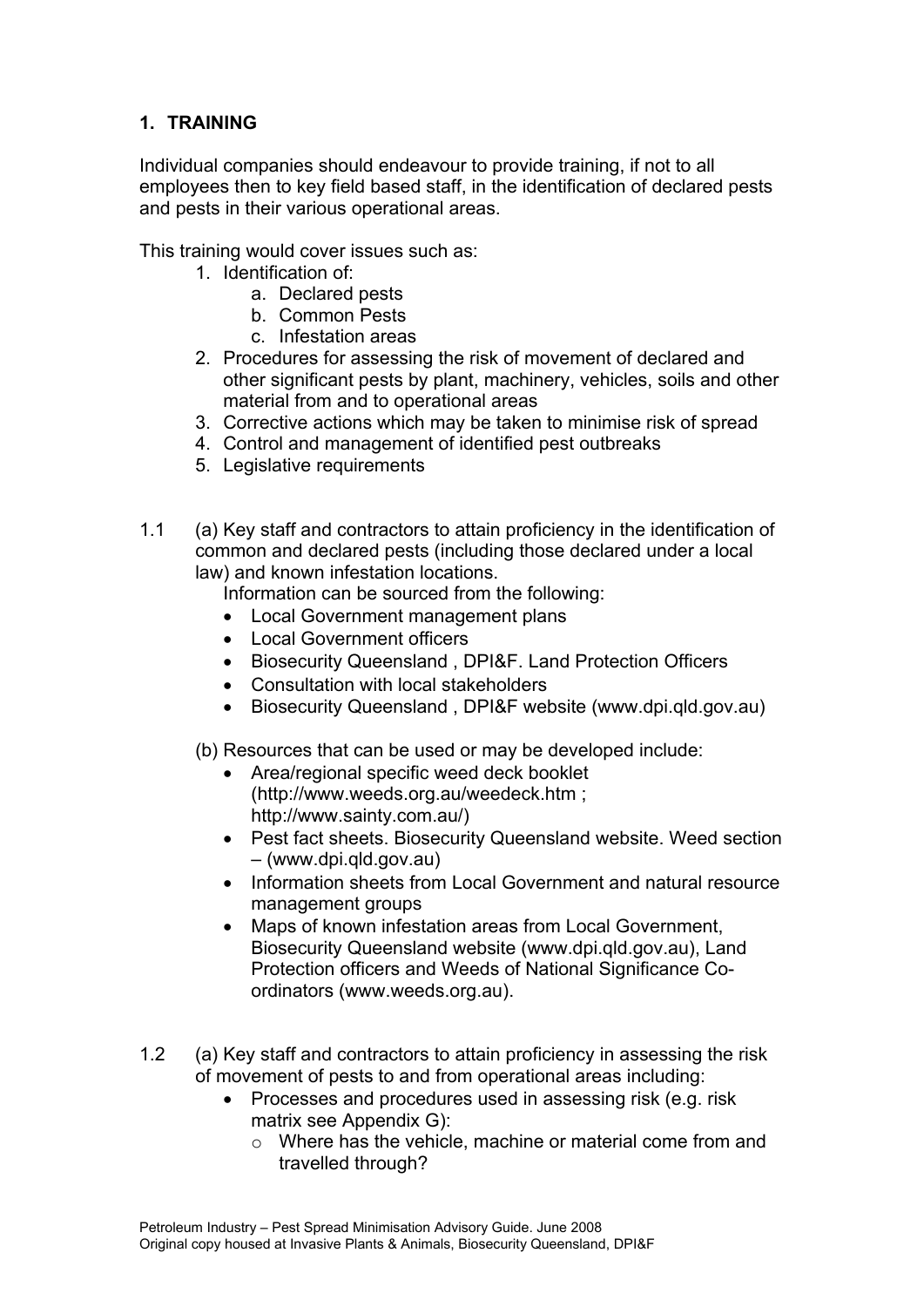- $\circ$  Has the vehicle been off formed roads?
- o Is there written confirmation that the vehicle, machinery or material is of a low risk of being contaminated (e.g. Weed Hygiene Declaration Form completed – Appendix C)?
- o Where is the vehicle, machinery or material destined?
- o Is the destination an area of high concern for pest management (e.g. remote, rarely visited, sensitive)?

 (a) Key staff and contractors to attain proficiency in preventative measures to minimise weed spread:

- Clean down and inspection procedures
- Dealing with the storage or stockpiling of products in areas infested by pests
- Managing the movement of vehicles, machinery, materials and equipment
- Keeping required records

 (a) Key staff and contractors to attain proficiency in control and management practices:

- Knowledge of appropriate control techniques for specific pests (refer to Biosecurity Queensland website (www.dpi.qld.gov.au)
- Knowledge of managing infested areas (refer to section 2)

 (a) Key staff and contractors to have knowledge and understanding of relevant legislative requirements including:

- *Land Protection (Pest and Stock Route Management) Act 2002*
- Environmental Authority under the Environmental Protection Act (e.g. Code of Environmental Compliance for Petroleum Exploration and Production)

#### **2. MANAGING PEST SPREAD INFESTATIONS**

- (a) Movement by Humans, Vehicles and Machinery and Material Preventative Measures:
	- Identify status of proposed site prior to disturbance (Refer Appendix B)
	- Identify and review existing and potential pests
	- Identify and review infested areas
	- Assess risk of a person or vehicle transporting new pests into area
	- Assess status of vehicles/machinery/load hygiene prior to entry to a site
	- Assess clothing etc (boots, trousers, shirts, sleeves, socks) to ensure low risk of pest spread
	- Manage vehicles and machinery and material movement into and out of area depending on likelihood of spread

Prior to purchasing materials and products confirm with the supplier their weed status by requesting a written statement i.e. weed hygiene declaration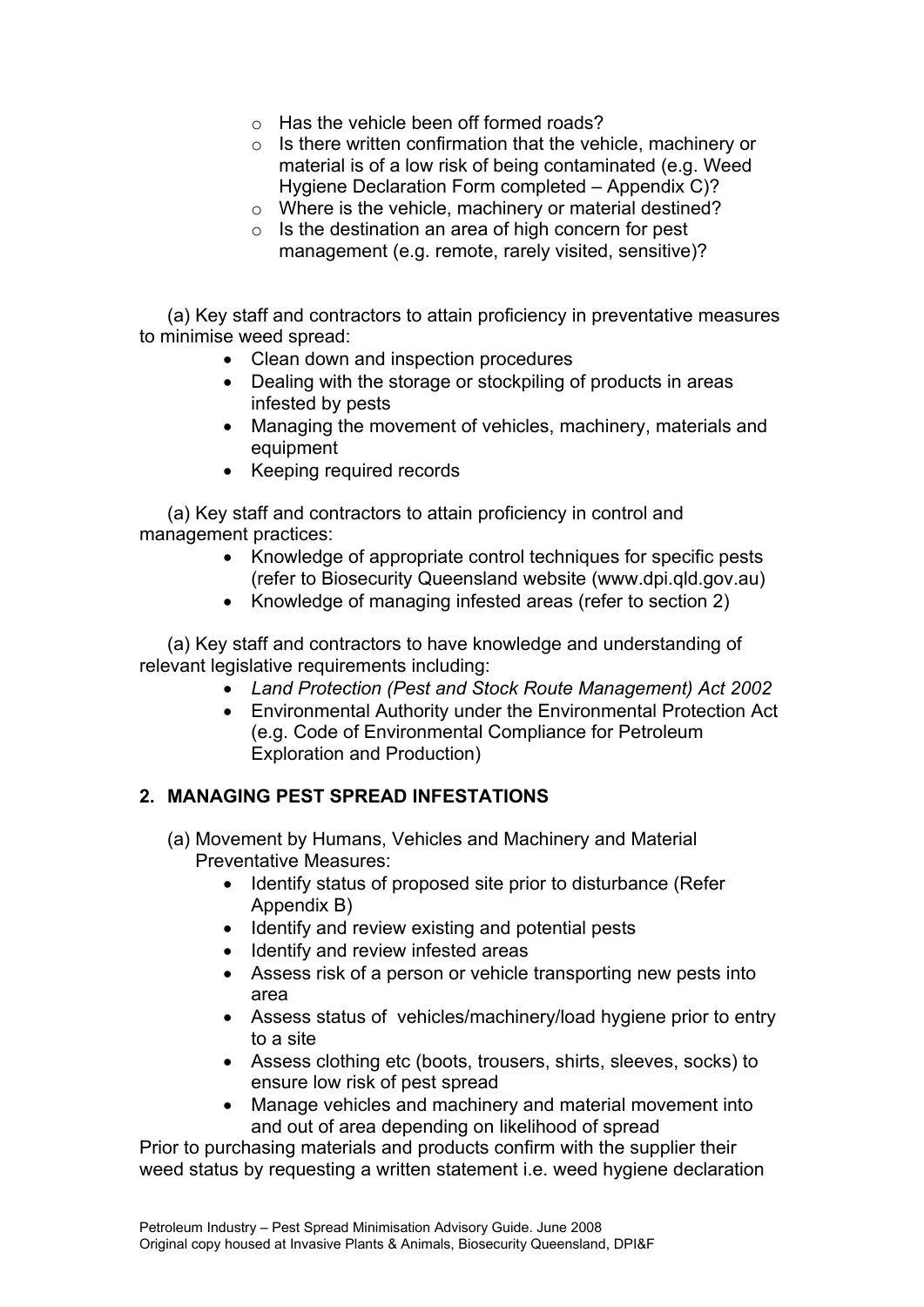form be completed (Appendix C). Information from www.dpi.qld.gov.au or contact your local Biosecurity Queensland Land Protection Officer

- $\circ$  Confirm with the supplier, through the completion of a weed hygiene declaration, that vehicles used to transport the products and materials are free of weed reproductive material
- Ensure that when moving contaminated or potentially contaminated materials and products, the risk of spreading the weed is minimised i.e. enclose or cover loads of soil etc.
- Maintain records of prevention and management actions

#### 2.2 (a) Vegetation and Soil Disturbance Preventative Measures:

- Minimise vegetation and soil disturbance by e.g.:
	- o Slashing using weed free slashers as an alternative to dozing, where appropriate, to reduce vegetative ground cover e.g. seismic / pipelines
	- o Using established unsealed roads/tracks where possible
	- o Using appropriate chemical control as an option to remove ground cover if necessary
	- o Minimising the area to be cleared
	- o Monitoring stockpiles of ground soil to ensure there are no declared or other significant pests - consider sowing suitable plants on stockpiles to reduce risk of weed establishment
	- o Monitoring disturbed sites to prevent the establishment of declared and other significant pests
	- o Consider undertaking operations in low risk areas first, before moving to higher risk areas.

#### **3. MANAGING PEST INFESTATIONS**

- 3.1 (a) Identify and document the procedure for managing new and existing infestations (Appendix D)
- 3.2 (a) Advise relevant stakeholders (Landowners, Local Government, Land Protection Officers) of infestation
- 3.3 (a) Develop a management plan in consultation with the relevant stakeholders that may cover:
	- Isolating infestations to prevent further spread
	- Displaying appropriate signage
	- Managing vehicle, machinery movement and third party access
	- Ensuring control techniques are agreed to by the relevant stakeholder
	- Identifying and monitoring control methods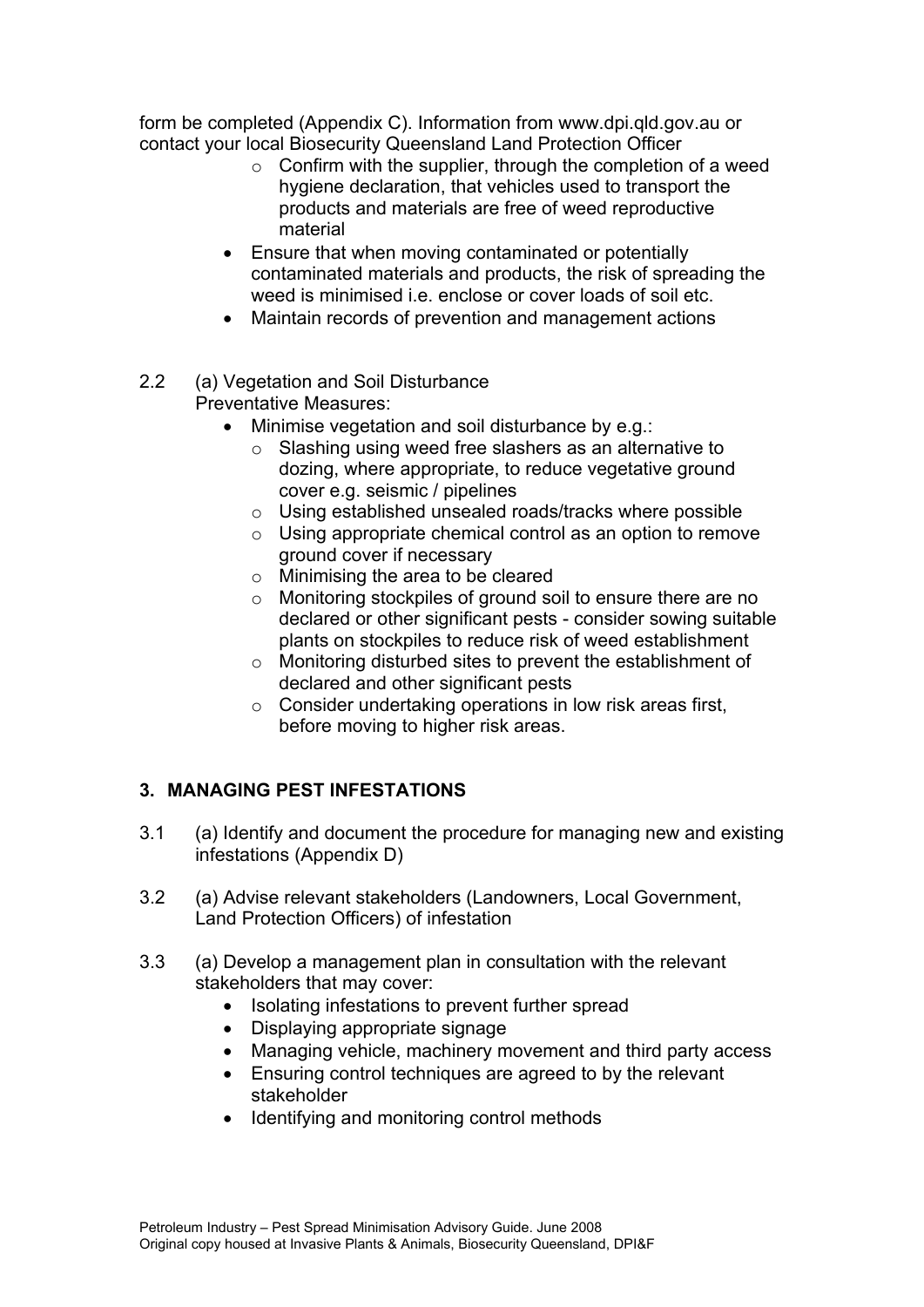3.4 (a) Ensure all chemical use is in accordance with any label requirements or permit conditions and applied by personnel trained in chemical application methods.

#### **4. REVIEWING AND MONITORING EFFECTIVENESS OF ACTIONS**

4.1 (a) Develop a review and monitoring system to assess the effectiveness of pest prevention activities. Indicative check list is shown in appendix F.

Any review and monitoring process should occur routinely and may include:

- Assessment of effectiveness of training
- Assessment of effectiveness of inspection procedures e.g. spot checks of vehicles
- The number of new infestations found and timeliness of management of outbreaks
- Assess compliance with regulatory requirements (i.e. legislation, regulation and standards) and company policies and guidelines
- Identify system weaknesses and failures
- Make recommendations for improvement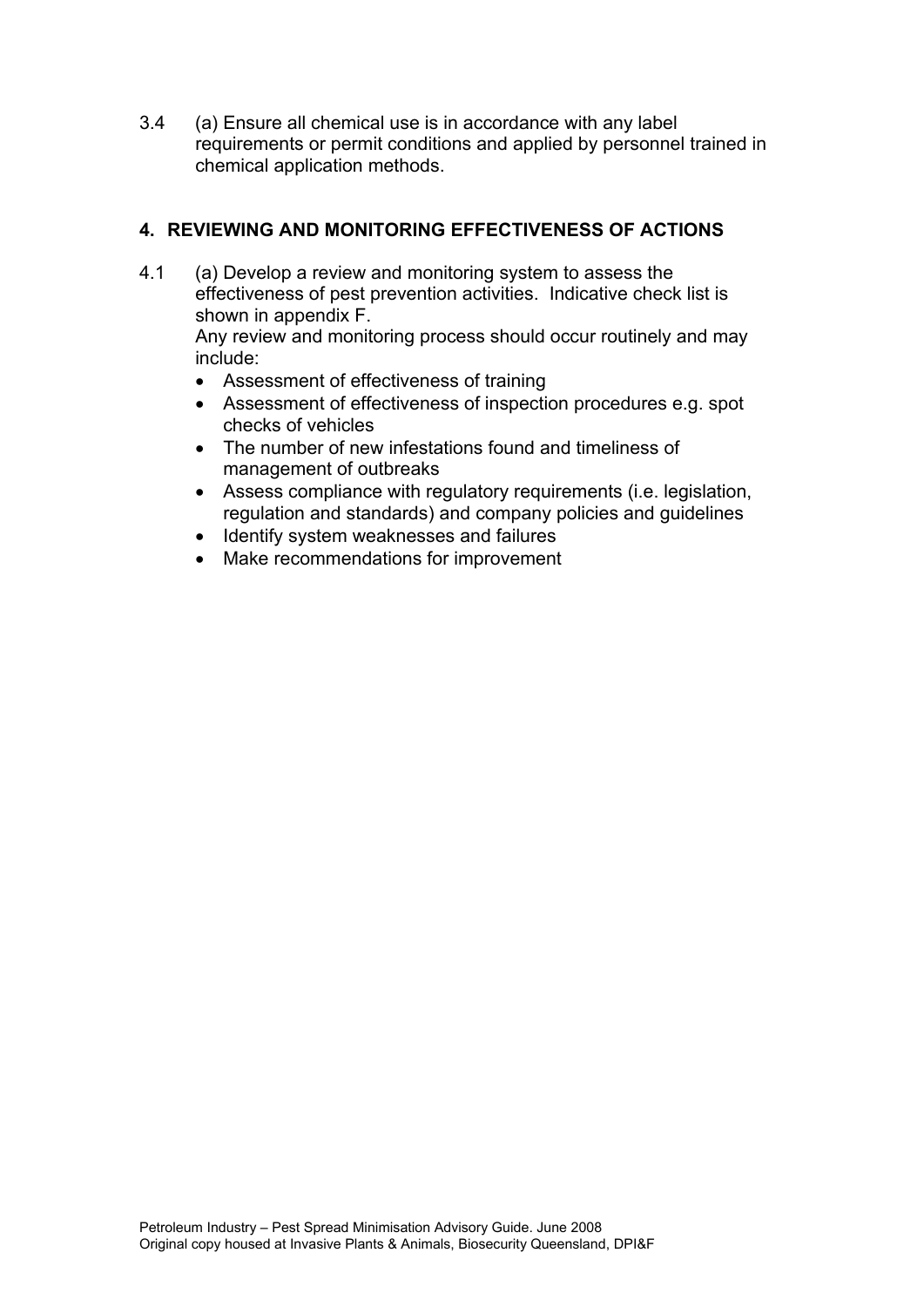## **APPENDIX A- Useful Contacts, Links and References**

#### • **Industry Group**

APPEA – Australian Petroleum Production and Exploration Association: http://www.appea.com.au/

#### • **Federal Government**

#### **Department of Environment, Water, Heritage and the Arts**

http://www.environment.gov.au/biodiversity/invasive/index.html http://www.weeds.gov.au/index.html

#### **Department of Agriculture, Fisheries and Forestry.**

http://www.daff.gov.au/

#### • **Queensland Government**

#### **Environmental Protection Agency**

http://www.epa.gld.gov.au/environmental\_management/land/petroleum/ Code on environmental compliance

#### **Department of Primary Industries and Fisheries**

www.dpi.qld.gov.au Website links to:

- Land Protection Officers Contacts:
- Pest facts and other information on weeds:
- Weed Hygiene Declarations:
- Guidelines for the management of pests

#### **Queensland Herbarium**

http://www.epa.qld.gov.au/nature\_conservation/plants/queensland\_herbarium/

#### **Department of Natural resources and Water**

http://www.nrw.qld.gov.au/ Website links to vegetation and water management issues.

#### **Queensland Legislation – Office Queensland Parliamentary Council**

www.legislation.qld.gov.au

#### • **Local Government**

http://www.lgp.qld.gov.au/

• **Other** Weeds of National Significance www.weeds.org.au

### **APPENDIX B – Example of Site assessment pre-disturbance**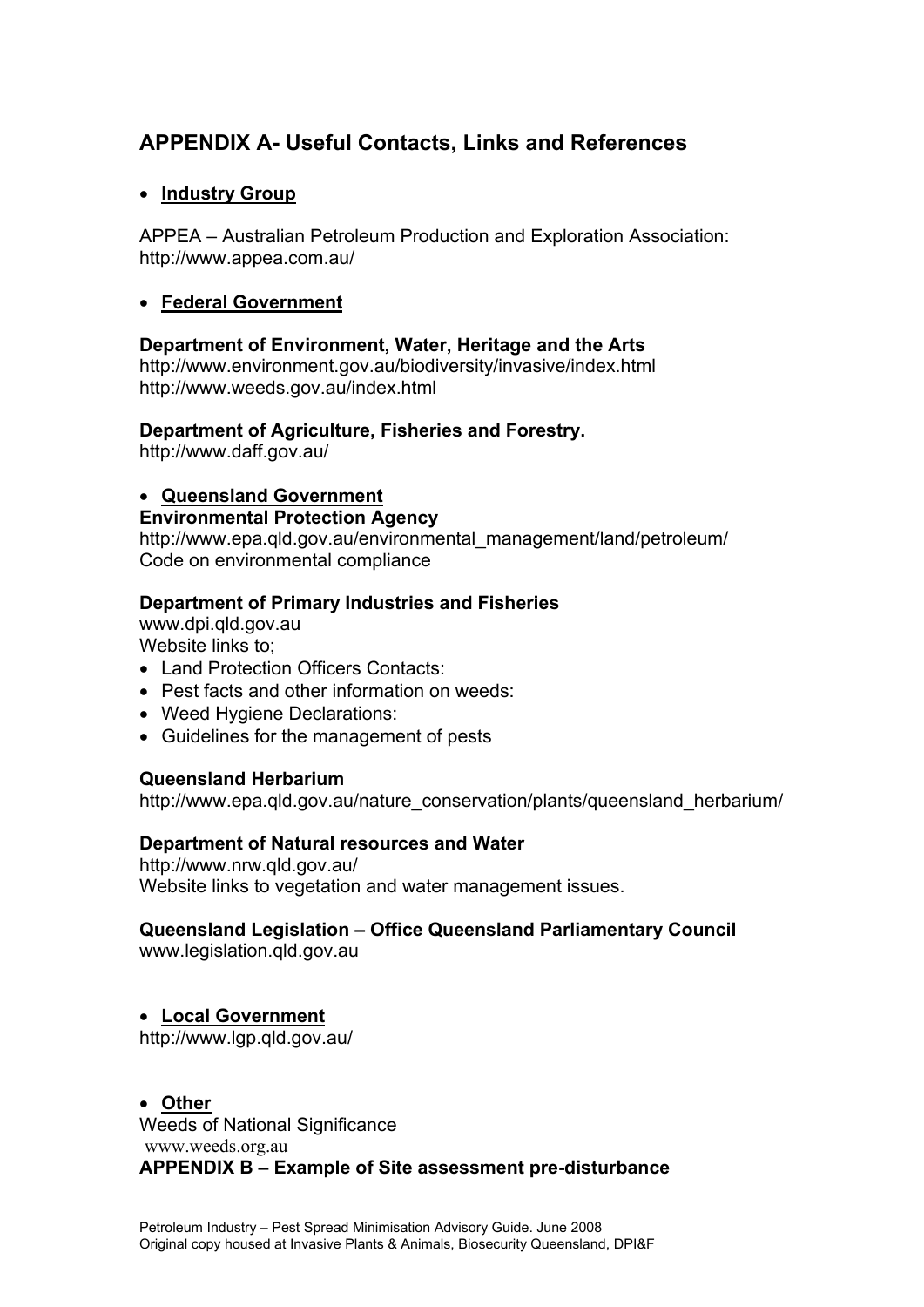#### **VEGETATION ANALYSIS – SITE PRE DISTURBANCE**

#### **>70% 30-70% 10-30% <10% (Dense) (Mid-dense) (Sparse) (Very Sparse) Life form of tallest stratum Trees** Closed forest Open forest Woodland Open woodland **Tree mallee** Closed mallee forest Open mallee Open mallee Mallee woodland Open mallee woodland **Shrub** Closed<br>
shrubland Shrubland **Open shrubland** Sparse shrubland **Mallee shrub Closed mallee** Mallee shrubland Open mallee Sparse shrubland **Heath shrub Closed** Heathland **Open heath** Sparse mallee shrubland **Chenopod shrub (Eg. Gidyea burrs, saltbushes)**  Closed chenopod shrubland Chenopod shrubland Open chenopod shrubland Sparse chenopod shrubland **Hummock grass**  Closed hummock grassland **Hummock** grassland Open hummock Open numnock<br>grassland Sparse hummock shrubland **Tussock grass**  Closed tussock grassland Tussock grassland Open tussock Sparse tussock grassland<br>grassland **Sod grass Closed sod grass** grassland Sod grassland Open sod grassland Sparse sod grassland **Sedge** Closed<br> **Sedge** sedgeland sedgeland Sedgeland Open sedgeland Sparse sedgeland **Rush** Closed<br>**Rush** rushland Rushland **Open rushland** Sparse rushland **Forb** Closed forbland Forbland Open forbland Sparse forbland **Fern Closed fernland Fernland Open fernland** Sparse fernland **Vine Closed vineland Vineland Open vineland** Sparse vineland

#### **Please cycle the appropriate vegetation classification**

|                                      |                | <b>SITE DISTURBANCE</b> |                                   |        |
|--------------------------------------|----------------|-------------------------|-----------------------------------|--------|
| <b>ESTIMATED</b><br><b>HEIGHT:</b>   |                |                         | EVIDENCE OF FIRE:                 | YES/NO |
| <b>NUMBER OF</b><br><b>LAYERS</b>    |                |                         | AMOUNT OF BIOMASS (PLEASE CIRCLE) |        |
| <b>SEASONALITY</b>                   |                |                         |                                   |        |
|                                      |                |                         | HIGH/MEDIUM/LOW                   |        |
| <b>DOMINATE</b><br><b>SPECIES IN</b> |                |                         |                                   |        |
| EACH LAYER 1                         |                |                         |                                   |        |
|                                      | 2              |                         |                                   |        |
|                                      | 3              |                         |                                   |        |
|                                      | $\overline{4}$ |                         |                                   |        |
| <b>PESTS:</b>                        |                |                         |                                   |        |

#### **Vegetation classification:**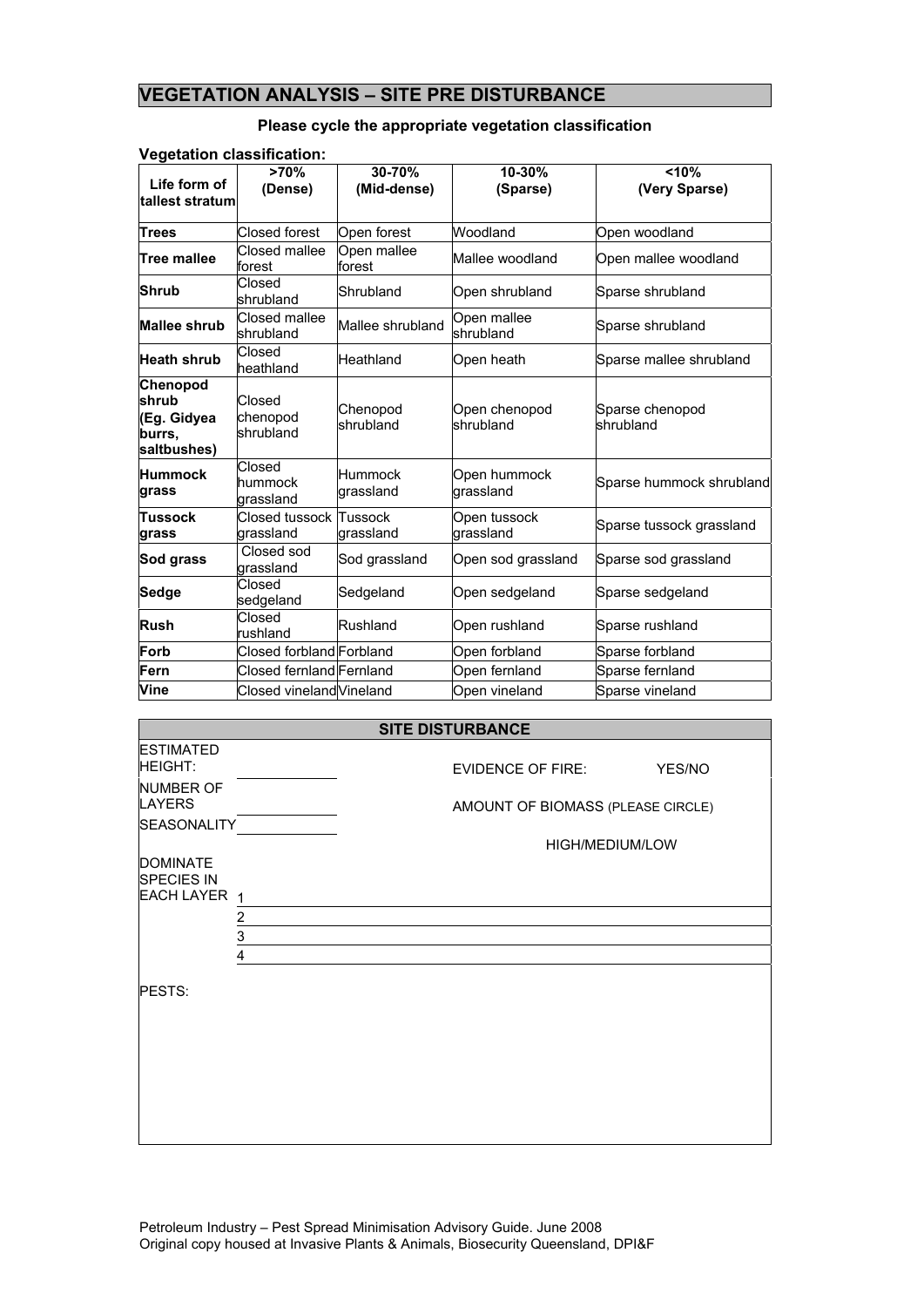| <b>ENVIRONMENTAL REVIEW</b>               |
|-------------------------------------------|
| NO SPECIFIC RECOMMENDATIONS ARE REQUIRED: |
| SPECIFIC RECOMMENDATIONS / COMMENTS:      |
|                                           |
|                                           |
|                                           |
|                                           |
|                                           |
|                                           |
|                                           |
|                                           |
|                                           |
|                                           |
|                                           |
|                                           |
|                                           |
|                                           |
|                                           |
|                                           |
|                                           |
|                                           |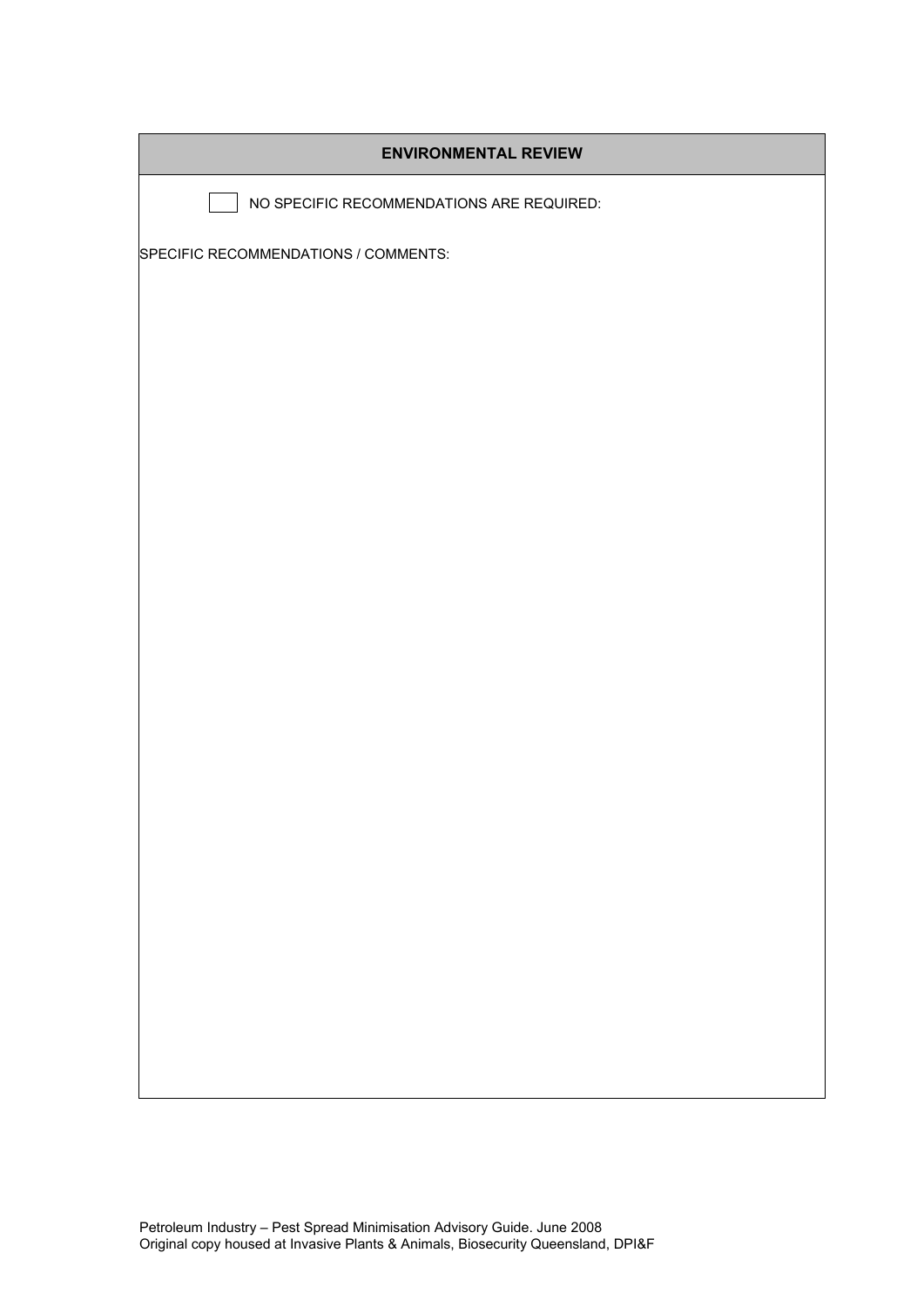# **APPENDIX C - Weed Hygiene Declaration**

The Weed Hygiene Declaration replaces the 'Voluntary Vendor Declaration (QLD) – Weed Seed Spread' and can be used for any declared weed (except Class1), contaminate or other weed. It provides information on the weed status of any product, whether it's contaminated or free. The receiver can then make an informed decision and take precautions to prevent new infestations.

The Weed Hygiene Declaration has also been designed to meet the legislative requirements of a 'written notice' under the new land protection legislation (*Land Protection (Pest and stock Route Management) Act 2002*) under which a written notice is required prior to selling, giving or supplying anything that may contain the reproductive material of the pests listed below. If a written notice is not given a penalty of up to \$30,000 can apply.

This declaration provides:

- A supplier a way of meeting the requirements of section 45 (2) of the Act, if they are supplying any thing that is, or could be contaminated with the pests listed below.
- A person obtaining a 'thing', information on whether the thing is clean of weed reproductive material or has been infested.
- Assurance that a vehicle was clean prior to entry onto a property.
- Assurance that any contaminated or potentially contaminated thing is being moved so as not to spread the contaminant.
- Assurance that a product is free of other pests and substances, including genetically modified produce or reproductive material.

Section 45 of the new Act, makes it an offence to supply anything that is contaminated with a Class 1 weed. This section also makes it an offence to supply any of the Class 2 pests listed in the table below. However, for the Class 2 pests, a person does not breach Section 45, if they provide a written notice (Part 1 & 2 of the Weed Hygiene Declaration) that states that 'thing' is or may be contaminated

The written notice must be completed and given to the receiver before the 'thing' is supplied.

#### **List of Class 2 species**

The following class 2 pests are prescribed for section 45(1)(b) of the Act. These pests are readily able to infest a wide range of things including livestock, soil, gravel, grain and vehicles. These pests have a major effect on agricultural production, native animals and plants and have the capacity to invade large areas of Queensland.

| <b>Common Name</b>        | <b>Species</b>                           |
|---------------------------|------------------------------------------|
| American rat's tail grass | Sporobolus jaquemontii                   |
| Giant Parramatta grass    | Sporobolus fertilis                      |
| Giant rat's tail grass    | Sporobolus pyramidalis and S. natalensis |
| Parramatta grass          | Sporobolus africanus                     |
| Parthenium                | Parthenium hysterophorus                 |
| Prickly acacia            | Acacia nilotica.                         |

Across Queensland, isolated outbreaks of declared plants such as those listed above are found on properties and roadsides each year. Outbreaks of these declared plants are often located hundreds of kilometres from core infestations. These outbreaks occur as a result of machinery, livestock, vehicles, fodder, grain, material and equipment contaminated with weed seeds being transported across the state. A high percentage of seed from Prickly acacia and Giant rats tail grass remains viable after being eaten and excreted by cattle.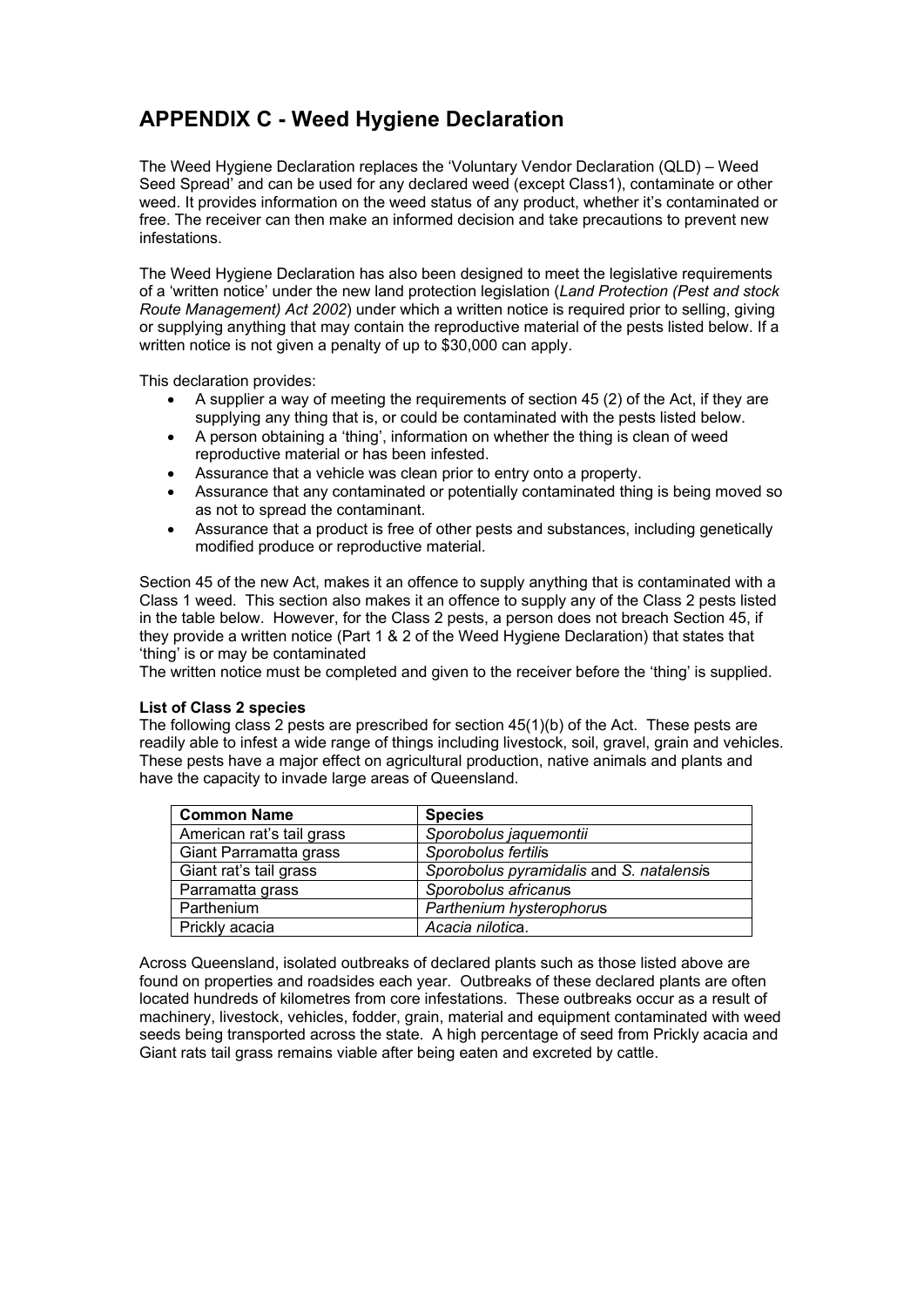# **Weed Hygiene Declaration**



|                                                                                                                                                                                                              | Part 1 - Salo or supply of things |                  |         |                                              |
|--------------------------------------------------------------------------------------------------------------------------------------------------------------------------------------------------------------|-----------------------------------|------------------|---------|----------------------------------------------|
| Examples of 'thing' include fodder, grain, seed, livestock, gravel, sand, seel, molch, packing material, machinery, sehicles, or wateri                                                                      |                                   |                  |         |                                              |
| This declaration is safed for supplying thing/things spectred below from                                                                                                                                     | kis                               |                  |         | (please provide dates).                      |
| J. Thing (please tick the relevant box and provide a brief description)                                                                                                                                      |                                   |                  |         |                                              |
| Grain/seeds<br>Modinery<br>Send/gravel<br>Fockler                                                                                                                                                            | Moldi                             | <b>Unimized:</b> |         | Odm                                          |
| Description<br>Arriotarii                                                                                                                                                                                    |                                   |                  |         |                                              |
| (Eq. uniple, size of local, monker of ment)<br>Thy, anthe, hoy, doine)                                                                                                                                       |                                   |                  |         |                                              |
| 2. Has the 'thing' bean moved through, idored in, come from, or used in a place infected with!                                                                                                               |                                   |                  |         |                                              |
| Partheensure                                                                                                                                                                                                 |                                   | Yea              | No      | Maybe                                        |
| Giant rafe tal graw, American rafe tall graw, Genet Parmmatta graw. Parramatta graws<br>Prickly ecacin.<br>Offset (provide details)                                                                          |                                   |                  |         |                                              |
|                                                                                                                                                                                                              |                                   |                  |         |                                              |
| . 3. If you answered 'yes' or 'maybe' in question 2, then what actions have been taken to remove or ensure that there.<br>is no reproductive material (diens tok the relevant house and questy man tylen)    |                                   |                  |         |                                              |
| Wishing/decising<br>Cherologi treatment<br>N<br>Quarantine period                                                                                                                                            | Gerthed clean                     |                  |         | Other                                        |
| Direct token                                                                                                                                                                                                 |                                   |                  |         |                                              |
|                                                                                                                                                                                                              |                                   |                  | Yes: No | Movbe                                        |
| 4. In the best of my lean-lodge the 'thing' described above: still contains a weed listed in 2 above                                                                                                         |                                   |                  |         |                                              |
| 诚                                                                                                                                                                                                            |                                   |                  |         |                                              |
|                                                                                                                                                                                                              |                                   |                  |         |                                              |
| Town<br>State<br>Totephone                                                                                                                                                                                   |                                   |                  |         |                                              |
| Declare that the information that I have provided in this declaration is true and carrect and I have read the accompanying Explainitory<br>Nates belore completing this Declaration.                         |                                   |                  |         |                                              |
| <b>Agnoture</b>                                                                                                                                                                                              | Dots                              |                  |         |                                              |
|                                                                                                                                                                                                              |                                   |                  |         |                                              |
|                                                                                                                                                                                                              |                                   |                  |         |                                              |
| Part 2 - Transport of contaminated things                                                                                                                                                                    |                                   |                  |         |                                              |
| Nebide indudes anything used his carrying anything or any person by land, water or air, and indudes equipment or morbinery                                                                                   |                                   |                  |         |                                              |
| capable of moving on land).<br>This declaration is wokid for transport and travement of vehicles and other things from                                                                                       | B6                                |                  |         |                                              |
|                                                                                                                                                                                                              |                                   |                  |         |                                              |
| 1. Movement of vehicles. The vehicle described as: Make                                                                                                                                                      |                                   |                  |         |                                              |
| Registration no. or engine/frame ros.<br>Was "claim price to autry to                                                                                                                                        |                                   |                  |         |                                              |
| "Places raise to the defection of clean in the explanatory notes                                                                                                                                             |                                   |                  |         |                                              |
| 2. Iransport of contaminated things. If you are transporting anything contaminated or possibly contaminated with any declared<br>weed, what actions are being used to contain the weed reproductive material |                                   |                  |         |                                              |
| N<br>Covered with targetubs<br>Enclosed within container                                                                                                                                                     | Chemically freatmy                |                  |         |                                              |
| Artines                                                                                                                                                                                                      |                                   |                  |         |                                              |
|                                                                                                                                                                                                              |                                   |                  |         | Silaasa pumida baratam<br>likitotol<br>Other |
|                                                                                                                                                                                                              |                                   |                  |         |                                              |
| 4<br>U,                                                                                                                                                                                                      |                                   |                  |         |                                              |
| <b>Traves</b><br>State.                                                                                                                                                                                      | lelephone                         |                  |         |                                              |
| "If some as Port I places with "as slowe"                                                                                                                                                                    |                                   |                  |         |                                              |
| Declare that the information that I have provided in this declaration is true and current and I have read the accompanying Exploratory<br>Note belone completing this Decision                               |                                   |                  |         |                                              |
| Trightpheni<br>Dies                                                                                                                                                                                          |                                   |                  |         |                                              |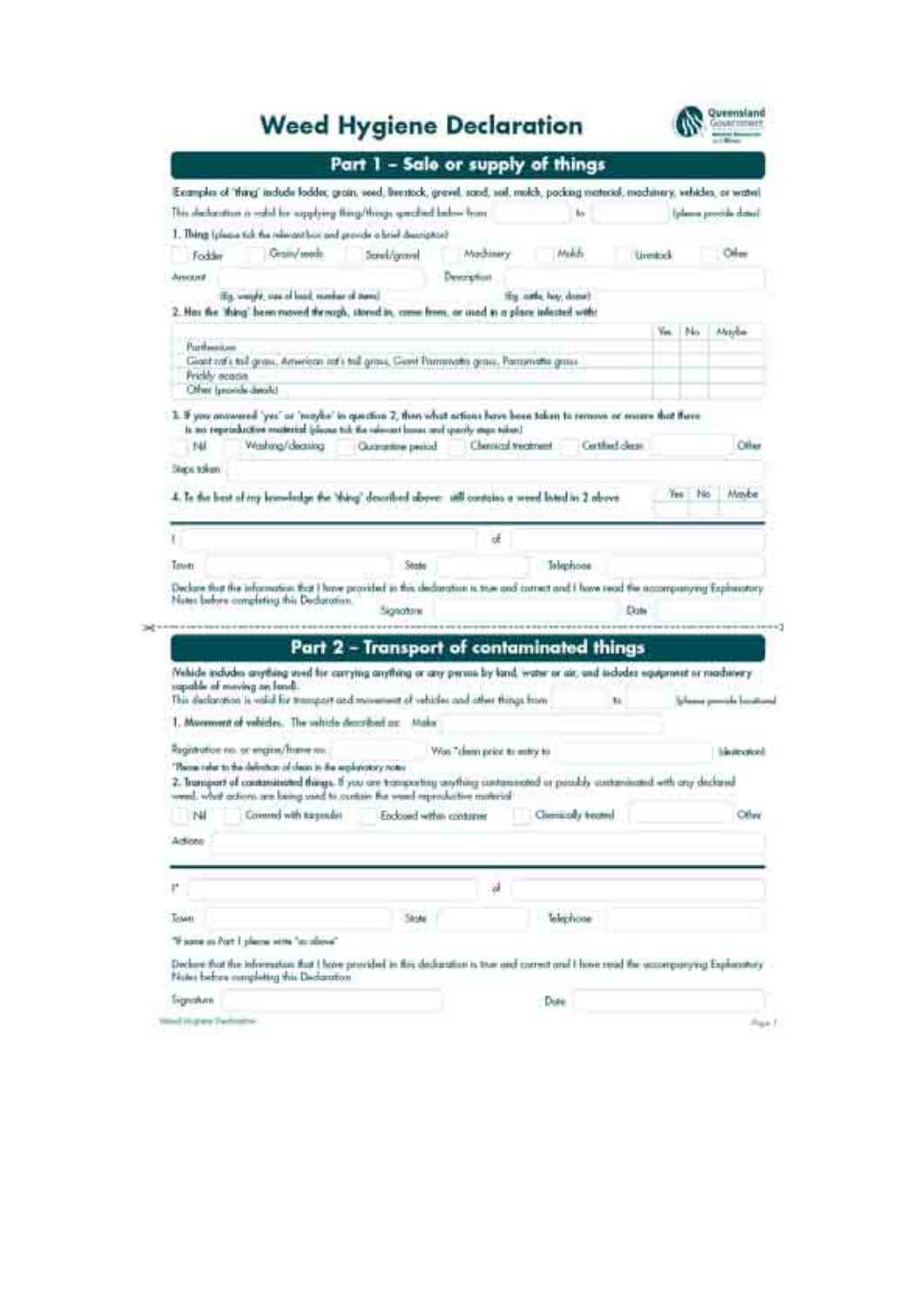## **Appendix D – Pest Management Plan Flow Diagram**

Flowchart of Pest Control Process

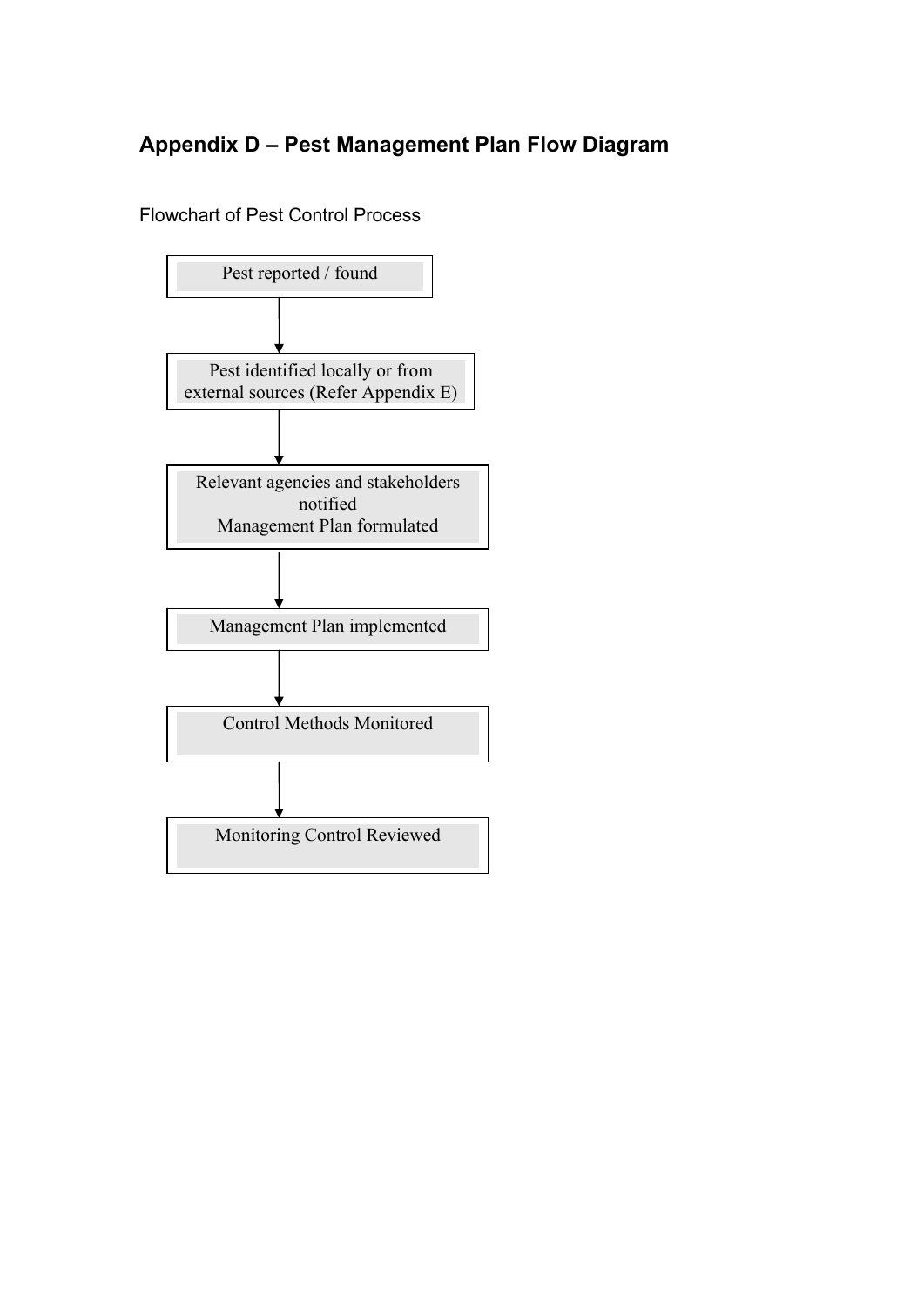#### **APPENDIX E – Collection of plants for identification by external parties**

|                                                                                                                                                                                                                                                                                                                                              | Version $1 - 22.022004$<br>Queensland Herbarium<br><b>Environmental Protection Agency</b>                                                                                                                                                                                                                                                                         |
|----------------------------------------------------------------------------------------------------------------------------------------------------------------------------------------------------------------------------------------------------------------------------------------------------------------------------------------------|-------------------------------------------------------------------------------------------------------------------------------------------------------------------------------------------------------------------------------------------------------------------------------------------------------------------------------------------------------------------|
| <b>Botanical Specimens for Identification</b><br>Complete thas form (one for each specimen).                                                                                                                                                                                                                                                 | Office Live                                                                                                                                                                                                                                                                                                                                                       |
| and send with specimen's to:                                                                                                                                                                                                                                                                                                                 | Read.                                                                                                                                                                                                                                                                                                                                                             |
| Botanical Information and Advisory Service<br>Queensland Herbarium, EPA<br>Brisbane Botanic Gardens Mt Coot-tha-<br>Mt Coot-the Road.<br>TOOWONG QLD 4066                                                                                                                                                                                    | ldeer.<br>Desp.<br>Our Ref:                                                                                                                                                                                                                                                                                                                                       |
| unemained bethanium@epa.gld.gev.m.                                                                                                                                                                                                                                                                                                           |                                                                                                                                                                                                                                                                                                                                                                   |
| Name:                                                                                                                                                                                                                                                                                                                                        | the contract of the contract of the contract of the contract of the contract of the contract of the contract of                                                                                                                                                                                                                                                   |
| Company / Department:                                                                                                                                                                                                                                                                                                                        |                                                                                                                                                                                                                                                                                                                                                                   |
| Postal Address                                                                                                                                                                                                                                                                                                                               |                                                                                                                                                                                                                                                                                                                                                                   |
|                                                                                                                                                                                                                                                                                                                                              |                                                                                                                                                                                                                                                                                                                                                                   |
|                                                                                                                                                                                                                                                                                                                                              | Postcode 2000 and 2000 and 2000                                                                                                                                                                                                                                                                                                                                   |
| Telephone:                                                                                                                                                                                                                                                                                                                                   | Fax: and the contract of the contract of the contract of the contract of the contract of the contract of the contract of the contract of the contract of the contract of the contract of the contract of the contract of the c<br><u> The Common School and Common School and Common School and Common School and Common School and Common School and</u>         |
| email:                                                                                                                                                                                                                                                                                                                                       |                                                                                                                                                                                                                                                                                                                                                                   |
| Please send results by<br>ather                                                                                                                                                                                                                                                                                                              | fax<br>post<br>télephone<br>email<br>Purpose of identification in unpected portonous weed detection project<br>commercial<br><u> Andrew Maria (Andrew Maria (Andrew Maria (Andrew Maria (Andrew Maria (Andrew Maria (Andrew Maria (Andrew Maria (Andrew Maria (Andrew Maria (Andrew Maria (Andrew Maria (Andrew Maria (Andrew Maria (Andrew Maria (Andrew Mar</u> |
|                                                                                                                                                                                                                                                                                                                                              | Label Information: Spectment tent to the Queentland Herbarum for identification are frequently retained<br>in the collection for scientific vesearch and geographic distribution records. The label information below<br>when accompanying each specimen aids the identification process and greatly increases the scientific value                               |
|                                                                                                                                                                                                                                                                                                                                              | Date of collection:                                                                                                                                                                                                                                                                                                                                               |
|                                                                                                                                                                                                                                                                                                                                              |                                                                                                                                                                                                                                                                                                                                                                   |
|                                                                                                                                                                                                                                                                                                                                              |                                                                                                                                                                                                                                                                                                                                                                   |
|                                                                                                                                                                                                                                                                                                                                              | Pastoral District<br>Longitude:<br>Π.<br>Gredetic System Used (GPS systems): e.g. AGD#4. AGD64. WG884. GDA94<br>Vegetation Type (e.g. forest, heath, calintumon, Regional ecosystem)<br>Deteription (e.g. size, back type, flower or fruit colour, Bequency)                                                                                                      |
| Information required<br>of the spectmen.<br><b>Botanical name</b><br>Locality (include distance to negest towa)<br>Latitude<br>Or Map and grid reference (eg 9442.333.666)<br>Or AMG Coordinates (Zone, Eastmg, Northma)<br>Situation (e.g. plain, creekback, mountain)<br>Soil Geology<br>Kind of plant (e.g. nee, vase, herb)<br>Abundance |                                                                                                                                                                                                                                                                                                                                                                   |

 $\mathbf{u} = \mathbf{u}$  and  $\mathbf{u} = \mathbf{u}$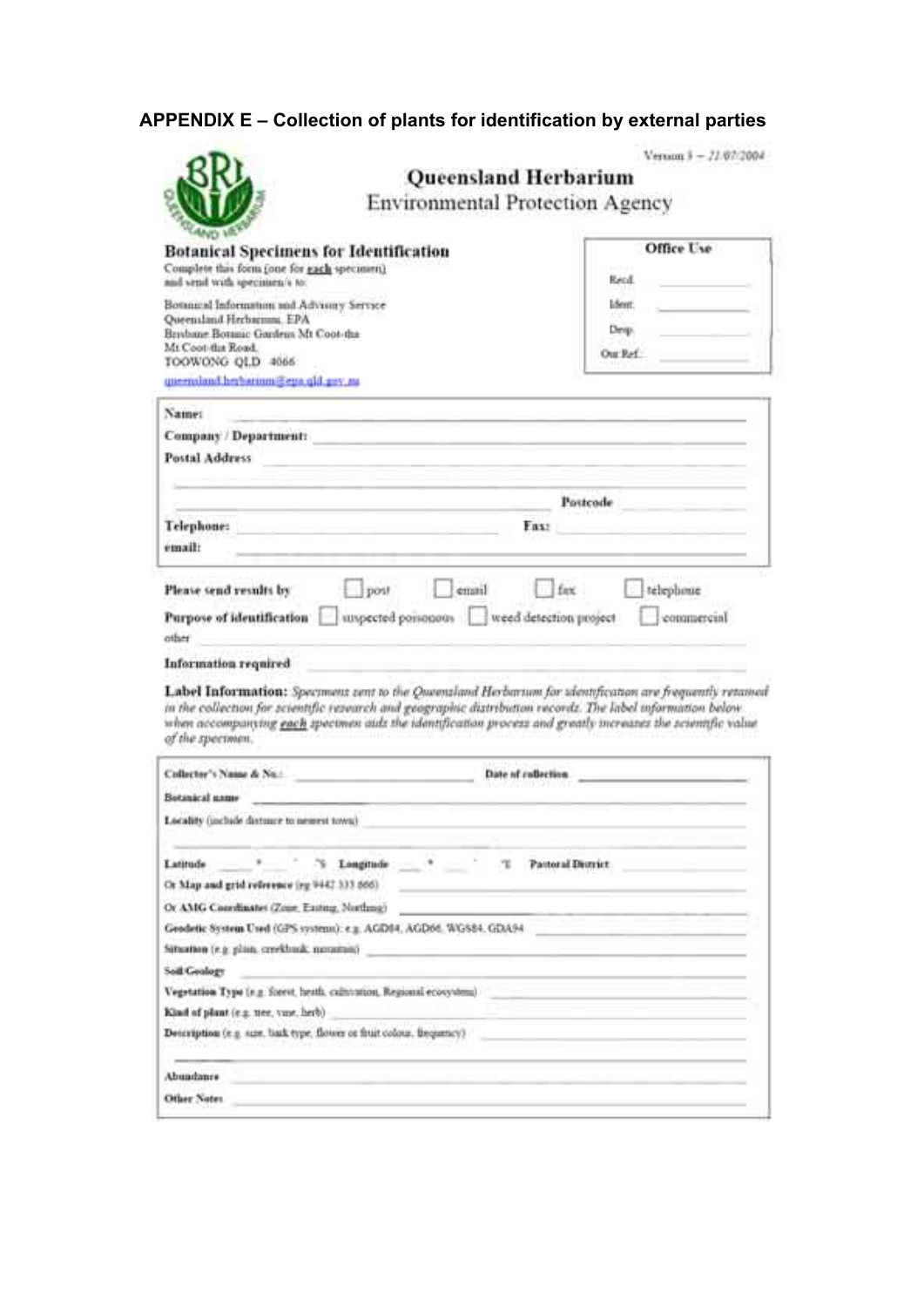

# **Oueensland Herbarium**

**Environmental Protection Agency** 

## How to send botanical specimens

for identification or for incorporation into the state collection

The Queensland Herbarium provides a botanical identification, information and advisory service for government, private enterprise and the public.

Charges apply to commercial clients only.

Notes Please enture that you have the correct permits before collecting plants. For more information:

noon apa ald gov.megooseess.plants\_nud\_animals

#### How to collect specimens

Specimens should consist of a small branch or portion of the stem about 20 to 30cm long, with leaves. flowers and or fruits still attached (or the whole plant if small). See the back of this form for plants that require special treatment.

Collect enough material to make two specimens from each plant (or from adjacent plants if small). Clearly number each specimen using merchandising tags or similar. Specimens of each pair should have the same number. Retain one specimen of each pair and send the other for identification.

Specimens are not returned by mail. Your reply will have the identifications listed with your numbers so you can refer to your own set of specimens. A maximum of 10 specimens can be sent in any one batch.

#### What information is needed

Planse melride the date and locality where each specimen was collected. This should be sufficiently detailed to enable another person to return to the site. e.g. distance from nearest town. Include GPS or map grid coordinates if available. A description of the plant's liabit of growth (eg tree, vine, herb), height, flower colour, abundance in srea, situation (landform, aspect, proximity to water etc), surrounding vegetation, soil type, and, for trees, the appearance of the bark, is also necessary. The features of the plant, which cannot be seen in the dried specimen, are particularly important, e.g. bark, tree size and shape, flower colour. A photograph of the plant may also seriet in identification.

The above information can be included on the "Plant" Specimens for Identification" form, in the label box.

#### How to dry specimens

Press specimens between shrets of newspaper ming moderate pressure (e.g. under a phone book) and dry them before sending. When drying plants, it is essential to change the paper every day or so far the first few days. Wetland or water plants may need more frequent poper changes. This prevents specimens from becoming mouldy and helps to keep their colour. Some species fall apart on drying. If this happens, try to keep all the fragments together. See the back of this form for plants that require special treatment. For further information: www.anbg.gov.micphelberbarium/collecting/index.html

#### Packing

Pack dried specimens flat, each in a separate folder of newspaper with some cardboard packing around the bundle. This ensures the specimens will not be broken in trainit. Do not use sticky tape on specimens. Bottles, particularly those containing liquid, should be securely packed to prevent breakage (gee mint material below). Packages should include the "Plant Specimens for Identification" form, or a covering letter including the sender's name and address and stating what information is required and why.

#### **DO NOT SEND FRESH SPECIMENS** IN PLASTIC BAGS

Fresh specimens become mouldy in plastic bogs and are convequently difficult or impossible to idesrtify.

#### **Postal Information**

Send the package to:

Botanical Information and Advisory Service Queensland Herbarium, EPA Brishane Botimic Gardens Mt Coot-tha Mt Coot-tha Road TOOWONG QLD 4066

Note: Speciment are not returned by mail.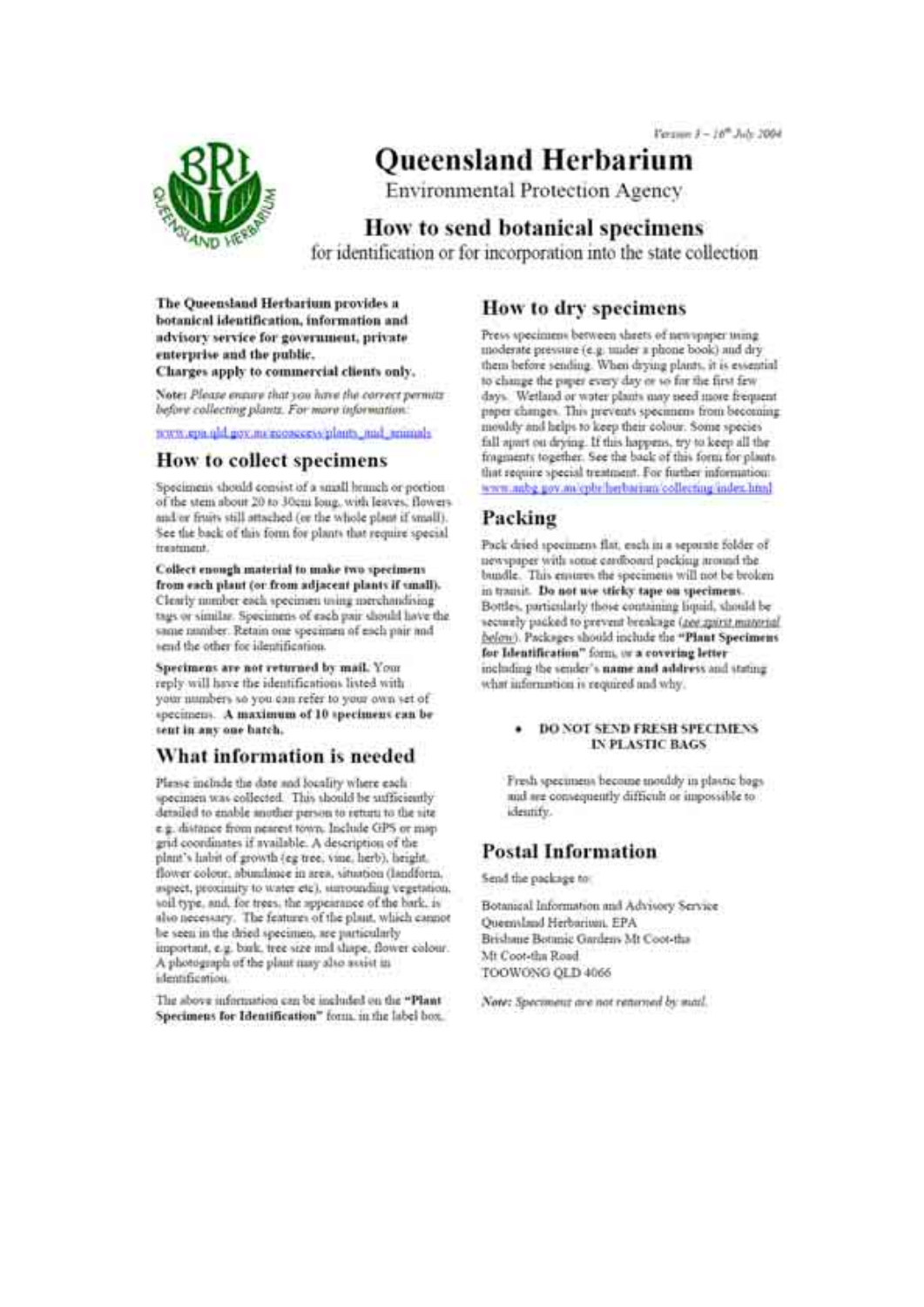#### **Eucalvpts**

A description of the bark is essential. Note the type and extent of the bark. Fruits and buds, as well as adult leaves, are usually required. Information on the faibit (eg single or multi-stemmed) and habitat is important. A photograph of the plant, showing the base of the tree. enn be very useful if buds or fruits are tauwailable.

#### Ferns and fern allies

Collect ferns (except tree ferms) and fem allies with a uniple of the root-like structure (rhizome) attached to the frond. For tree ferns, the scales or bairs at the base of the stalk of the frond are essential for identification. Using a small knife, remove a sliver of the outer stalk (with scales attached) and include in the sample.

#### **Fleshy plants and fruits**

These can be dried as slices, and/or photographed, or preserved in a bottle of methylated spirits case "apovir. material" below). Fresh material may be sent but must be carefully packed with paper in a suitable container to prevent squashing, leakage and deterioration.

#### Fungi

A sumber of fruiting bodies is required and preferably these should be dried before being sent in a paper hag or cardboard box. A description of the fungus including colour, dimensions, a sketch and a colour photograph is useful. Any features (unell, viscid, warts on the cap etc) should be recorded and sent with the specimen.

#### **Grass trees - Xanthorrhoea**

For accurate identification, we need

- ¥ a whole leaf, showing the slupe in cross section
- × description of leaf colour, i.e. blue-green. grevish, green
- a portion of the flower spike, showing the base and attachment onto the stalk
- measurement of the length of both the flowering spike and non-flowering stalk (the ratio of stalk to flower spike length is important)
- height of trunk (if present).

#### Grasses, sedges, small plants

For identification of grasses and sedges, send the whole plant. Plants which have underground runners, stems,<br>bulbs or tubers should be sent with at least part of these organs still attached to the specimen. Both mature flower-heads (inflorescences) and the base of the plant (with some roots attached) are essential for identification.

#### Images by email

Images of specimens may be sent for identification. The preferred format is a .jpg file with sufficient compression to keep the file size below 200 Kb.

Some sort of scale, e.g. a stiler or coin, should be

included in the photo. It is not slways possible to identify plants from images if the diagnostic characters are not visible. Send images to:

#### queensland.herbarium@epa.qld.gov.mr

#### **Large leaves or flower-heads**

To identify plants with very large leaves or flowerheads (eg palins), a sample of the apex and base of leaves or heads, and the dimensions of the whole leaf or flower-head, see required. A photograph of the organ,<br>and or the whole plant should be included.

#### **Orchids and delicate flowers**

Delicate flowers should be carefully wrapped in a tosue before pressing. Leave the tissue in place while drying. Alternatively, preserve flowers in a container of methylated spirits (not "spirit material" below).

#### Spirit material

Soft fruits and delicate flowers are best preserved in sleohol. Methylated spirits and other flammable liquids must not be sent by mail. It is preferable to place cutton wool soaked with methylated spirits in a bottle jar with the specimen. This prevents any spills of liquid during transportation.

#### For further information:

phone (07) 3896 9318, fax (07) 3896 9624 web: www.eps.qld.gov.au.herbarinm

#### **Checklist**

| select specimess with flower<br>ar fruits                                                                                                                                  |
|----------------------------------------------------------------------------------------------------------------------------------------------------------------------------|
| number and label two w<br>plant.                                                                                                                                           |
| press and dry specimens between sheets<br>of newspaper                                                                                                                     |
| keep all the fragments together                                                                                                                                            |
| include notes on collecting location.<br>collector's name, date of collection and<br>other data                                                                            |
| keep one of each pair of specimens (one<br>let)                                                                                                                            |
| pack the other set of specimens securely<br>frnodbuin divw                                                                                                                 |
| include your name and address on the<br>package and a "Plant Specimens for<br>Identification" form or covering letter,<br>tating what information is required and<br>stry. |
|                                                                                                                                                                            |

- don't place specimen in plastic bag ٠
- don't use sticky tape.
- don't send flammable liquids in the mail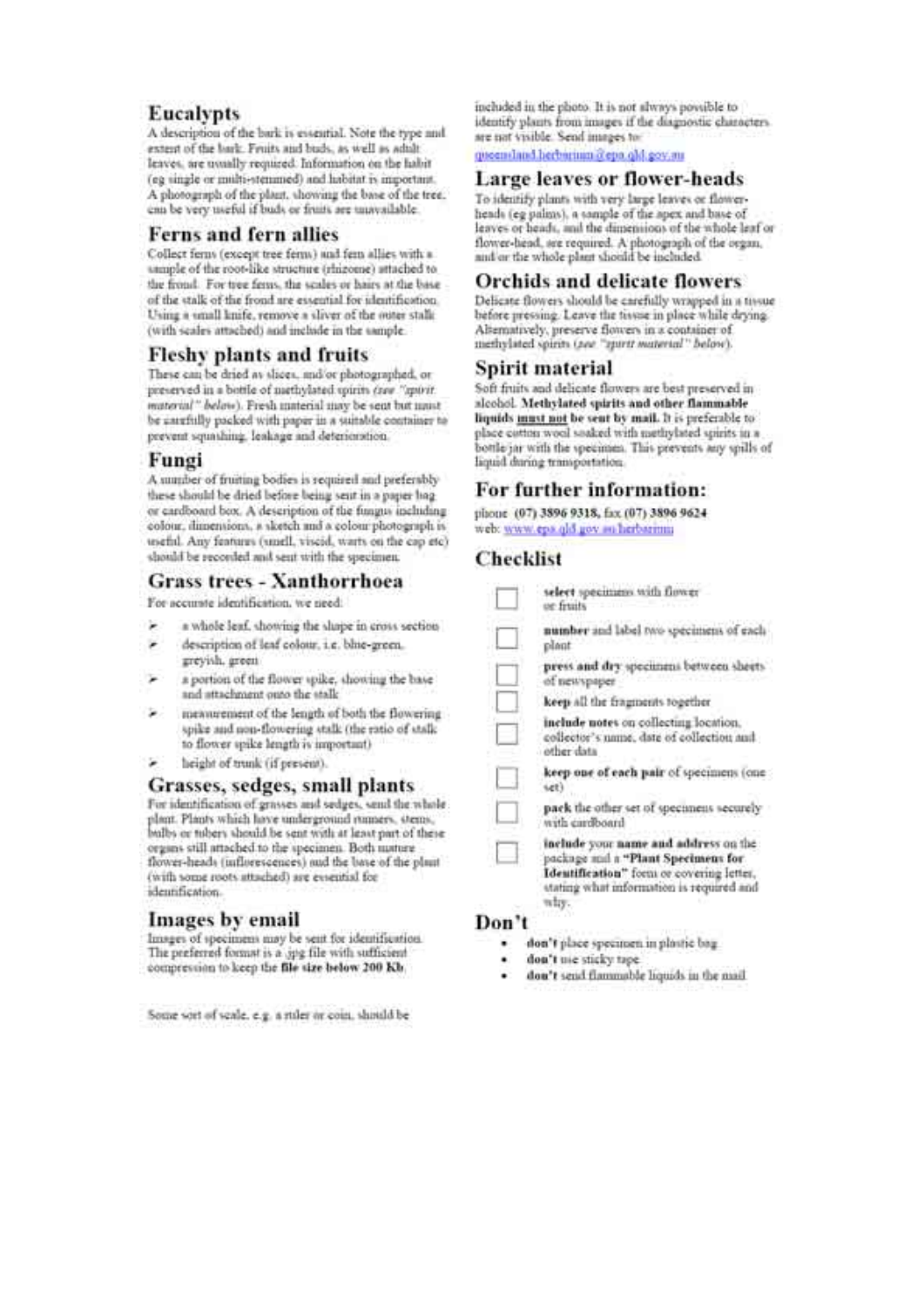| <b>COMPLAINCE Checklist for Internal Self Audit</b>        |                       |                                                                                             |         |
|------------------------------------------------------------|-----------------------|---------------------------------------------------------------------------------------------|---------|
| Question                                                   | Yes/<br>$\frac{1}{2}$ | Documentation / Action Required                                                             | Remarks |
| <b>Site Management</b>                                     |                       |                                                                                             |         |
| Is the weed status of the facility / site known            |                       | Is there a map or document which indicates the current status of the immediate<br>locality? |         |
| Have the conditions of access to the site been<br>detailed |                       | Assemble documents required for authorization of access to the site                         |         |
| Have any mandatory measures been indicated                 |                       | Have the mandatory measures been implemented                                                |         |
| Have the access conditions been met                        |                       | lew signed authorisation are maintained on site<br>Revi                                     |         |
| 2. Responsibilities                                        |                       |                                                                                             |         |
| Has a Site Manager responsible for the site                |                       | responsibilities for Site Manager detailed-<br>Are                                          |         |
| and implementation of any Company                          |                       | record keeping;                                                                             |         |
| procedures been nominated                                  |                       | provision of documentation for internal and external audits,                                |         |
|                                                            |                       | oversee preventative and corrective actions,                                                |         |
|                                                            |                       | review and verification that the program is working)                                        |         |
| Have internal Self-Audit procedures been                   |                       | manager designates the internal auditor who verifies that procedures and<br>Site            |         |
| organised                                                  |                       | processes have been correctly implemented                                                   |         |
| Evaluation of pre-disturbed Site<br>က                      |                       |                                                                                             |         |
| Has the site been checked for declared weeds               |                       | Advice as to the status of the site, together with the immediately adjacent areas           |         |
|                                                            |                       | been received<br>has                                                                        |         |
| Is there any evidence of any declared weeds                |                       | Have control measures been identified and implemented                                       |         |
| in the immediate or local areas                            |                       |                                                                                             |         |
| 4. Verification of Plant Movement and                      |                       |                                                                                             |         |
| Traceability                                               |                       |                                                                                             |         |
| <b>Incoming Plant</b>                                      |                       | Documents must include:                                                                     |         |
| Is all plant/equipment movements documented                |                       | Plant name and description                                                                  |         |
|                                                            |                       | Supplier source and location                                                                |         |
|                                                            |                       | Hygiene status                                                                              |         |

# APPENDIX F- Example of check sheet- DRAFT ONLY APPENDIX F– Example of check sheet- DRAFT ONLY

# **COMPLAINCE Checklist for Internal Self Audit**  …م ∌اه⊇ ا،  $\frac{1}{2}$ ے کے بارے اور ا **COMPLETED**

Τ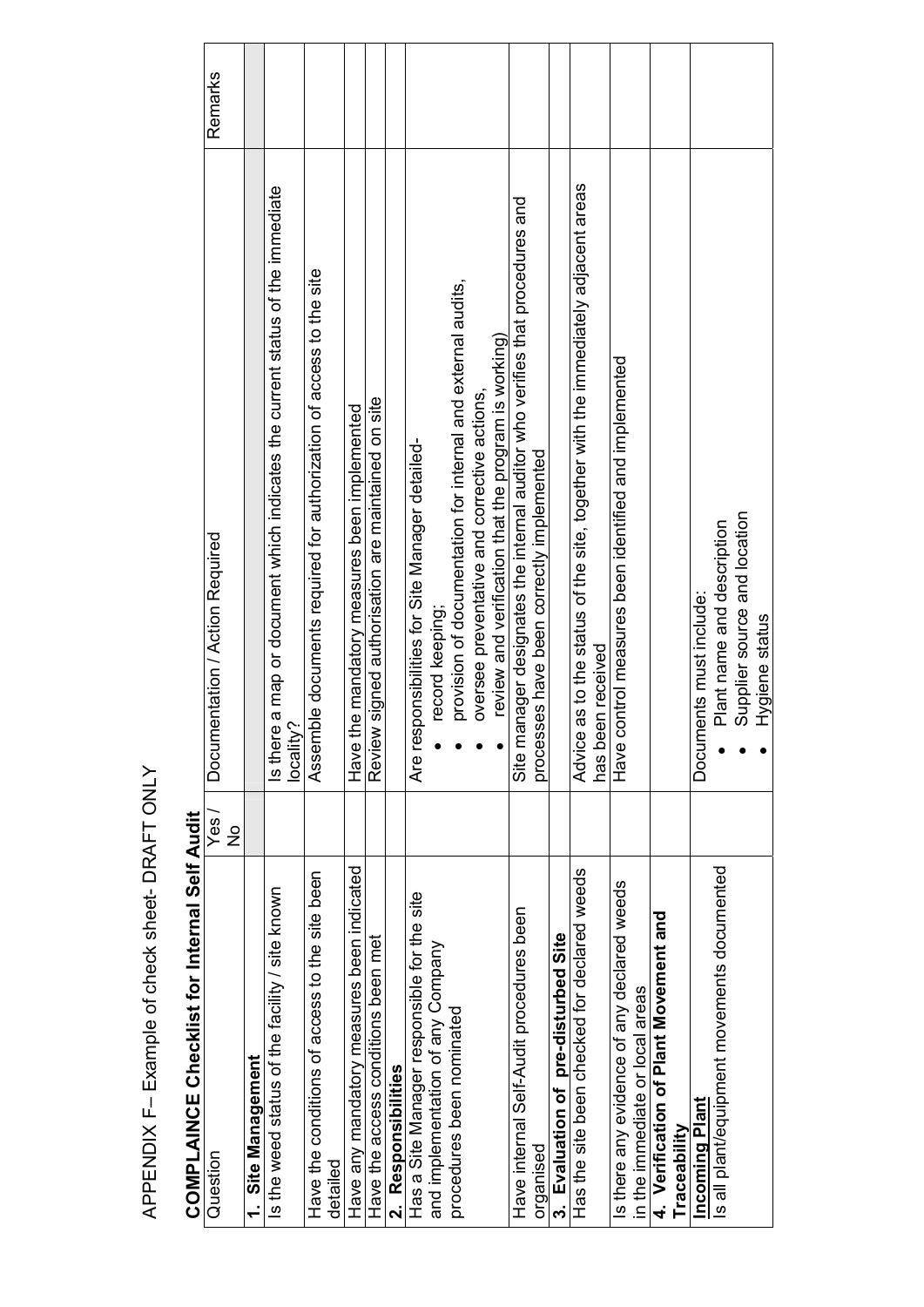|                                                 | Visual inspection (if required) of plant/equipment (date, inspector's name<br>results) |  |
|-------------------------------------------------|----------------------------------------------------------------------------------------|--|
| <b>Outgoing Plant</b>                           | Documents must include:                                                                |  |
| Is all outgoing Plant required to undergo       | Records of visual inspection                                                           |  |
| Hygiene inspection priotr to departure (only    | Name of inspector, date of inspection, location of inspection                          |  |
| required if areas is within a declared weed     |                                                                                        |  |
| zone)                                           |                                                                                        |  |
| 5. Audit                                        |                                                                                        |  |
| Internal Self-Audit of the site procedures      |                                                                                        |  |
| Has the Site Manager appointed an internal      |                                                                                        |  |
| auditor                                         |                                                                                        |  |
|                                                 | of internal Auditor<br>Name                                                            |  |
| Has the internal auditor used this checklist to |                                                                                        |  |
| audit the processes used at the site            | of the checklist<br>Copy                                                               |  |
| Have processes been compared to Company         |                                                                                        |  |
| policies and procedures                         |                                                                                        |  |
| Have detailed internal audit reports been       | Number of completed internal self-audit reports produced per year                      |  |
| compiled                                        | contri measures required to ensure compliance with Company procedures<br>List of       |  |
| Third Party Audits of the site procedures       |                                                                                        |  |
| Has there been a third party audit conducted    | Detailed systems audit to ensure implementation prepared by a third party auditor      |  |
|                                                 |                                                                                        |  |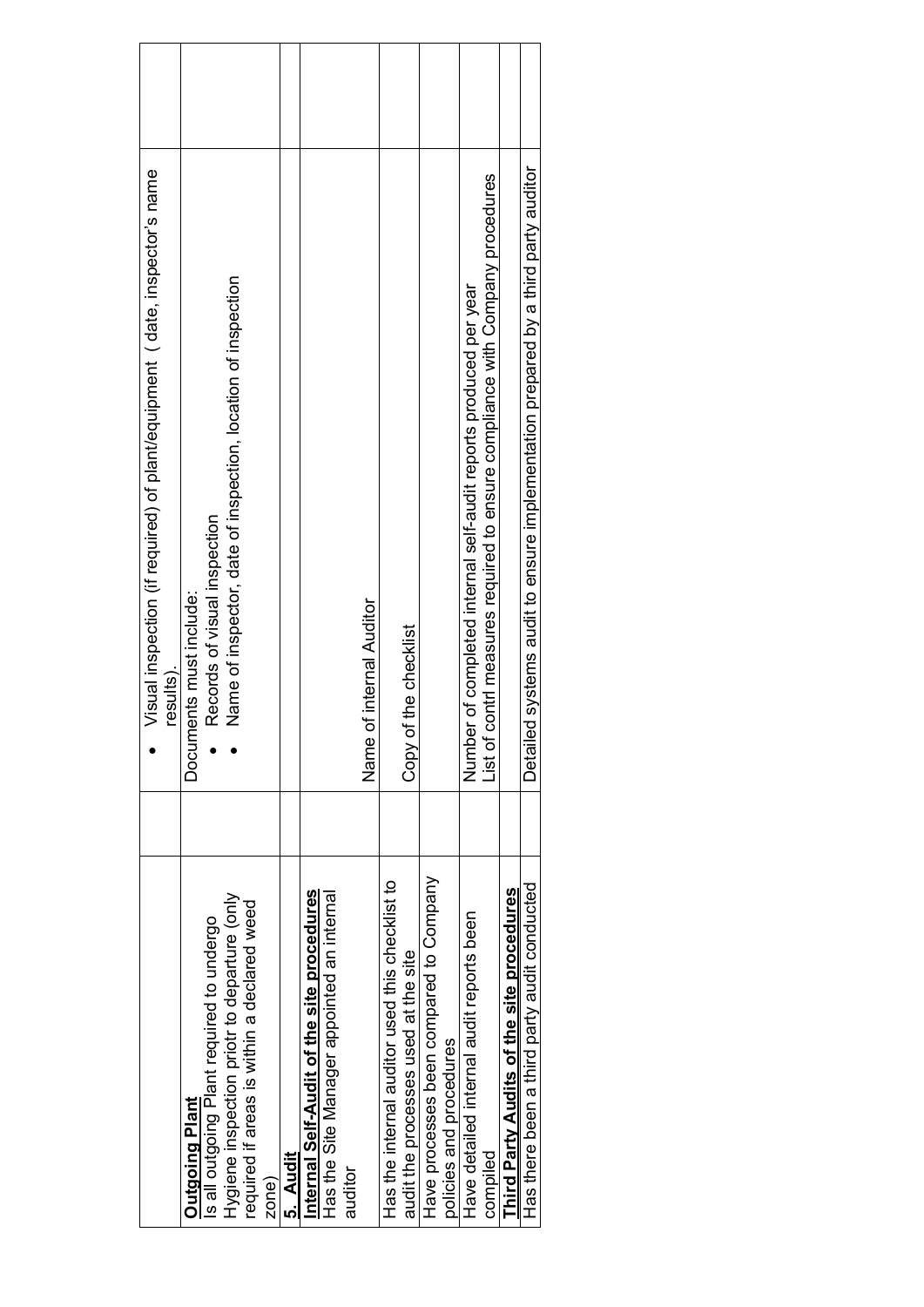#### **Appendix G – Risk Assessment Matrix**

|                                                                                                                                                                                     |      | Dense infestations. Contact<br>with weeds unavoidable | Large numbers of scattered<br>plants or clumps of weeds that<br>can be driven or walked<br>around. Contact probable | Small patches of weeds or<br>individual plants. Easily<br>avoided. Contact with weeds<br>feasible. |
|-------------------------------------------------------------------------------------------------------------------------------------------------------------------------------------|------|-------------------------------------------------------|---------------------------------------------------------------------------------------------------------------------|----------------------------------------------------------------------------------------------------|
| Operators actions                                                                                                                                                                   | Risk | High                                                  | Medium                                                                                                              | Low                                                                                                |
| Drove off road through vegetation.<br>Walked extensively through<br>vegetation. Worked in muddy and<br>wet conditions. Worked amongst<br>plants where seeds are visibly<br>present. | H    | <b>Full Clean</b>                                     | <b>Full Clean</b>                                                                                                   | Wash down                                                                                          |
| Drove on unsealed roads. Pulled<br>onto the road shoulder. Had some<br>contact with vegetation either on<br>foot or with the vehicle.                                               | M    | <b>Full Clean</b>                                     | Wash down                                                                                                           | Wash down                                                                                          |
| Travelled on sealed roads only. Did<br>not walk off designated paths.                                                                                                               | L    | Visual Inspection and shake<br>down                   | Visual Inspection and shake<br>down                                                                                 | Visual Inspection and shake<br>down                                                                |

#### **Potential contact with weeds**

Details of what is required for a *Full Clean, Wash down* and *Visual Inspection*  appear on the next page.